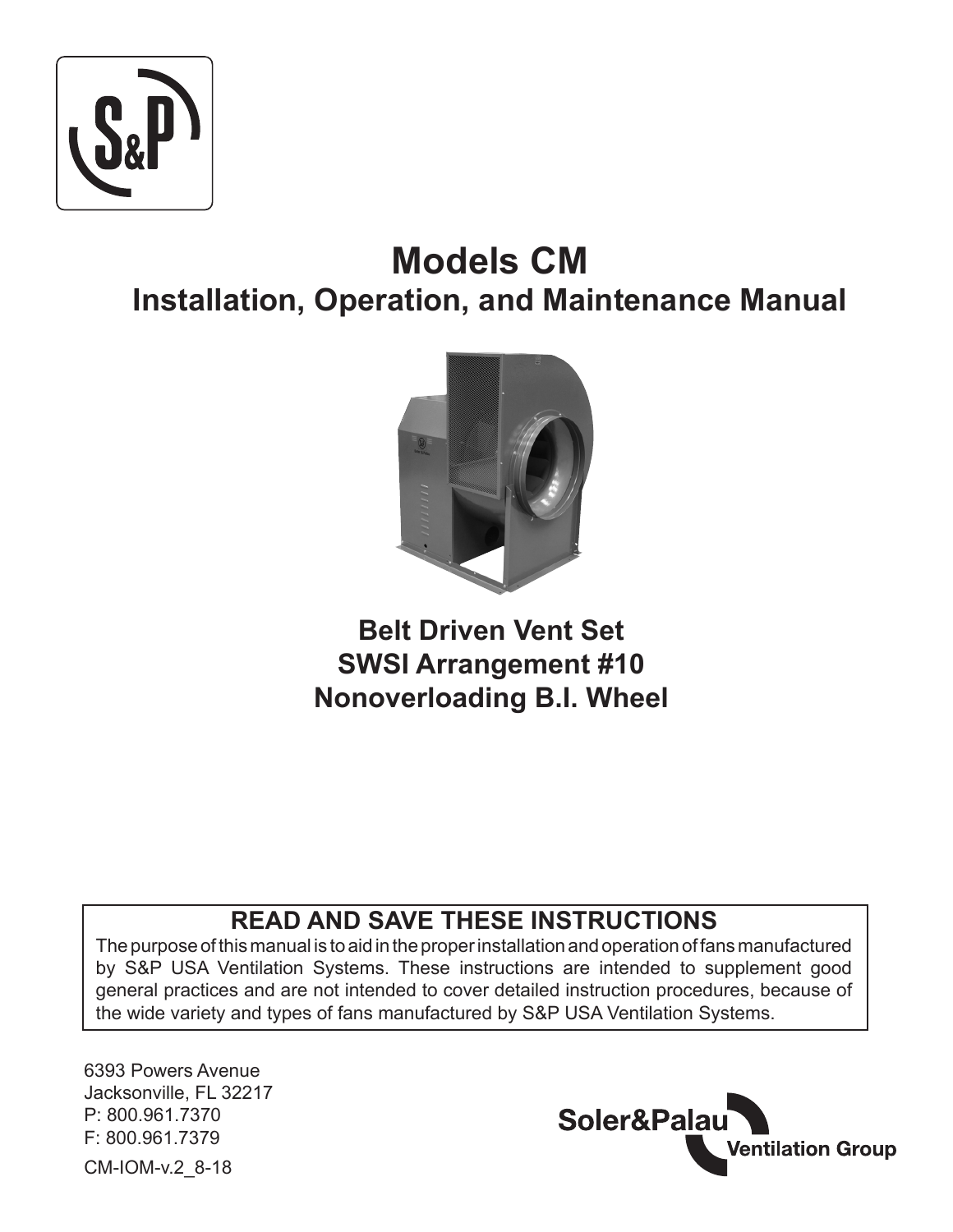# **INSTALLATION, OPERATION AND MAINTENANCE MANUAL**

#### **INTRODUCTION:**

#### **DO NOT INSTALL, USE OR OPERATE THIS EQUIPMENT UNTIL THIS MANUAL HAS BEEN READ AND UNDERSTOOD. READ AND SAVE THESE INSTRUCTIONS FOR FUTURE USE.**

It is the responsibility of the purchaser to assure that the installation and maintenance of this equipment is handled by qualified personnel experienced in such work and equipment.

ntilation Group

Contact your local representative should you need further information.

#### **SHIPMENT AND RECEIVING:**

Prior to shipment, all fans have been thoroughly inspected and tested.

All equipment shipped from S&P USA Ventilation Systems is skidded or crated to fully comply with trucking requirements. Inspect all shipments carefully for damage. **THE RECEIVER MUST NOTE ANY DAMAGE ON THE CARRIER'S BILL OF LADING AND FILE A CLAIM IMMEDIATELY WITH THE FREIGHT COMPANY, IN THE CASE OF ANY DAMAGE.** Keep a record of all equipment received, including inspection details and date of receipt, because of the possibility of partial shipments.

If you receive damaged goods, contact your S&P representative for repair or replacement service.

#### **HANDLING:**

Handle your equipment with caution. Fans are provided with lifting lugs or holes for easy handling. Spreader bars should be used when lifting large parts.

#### **STORAGE:**

If fans are stored for any length of time, they should be stored in a clean, dry location to prevent rust and corrosion. Outdoor storage is not recommended. When outdoor storage is necessary, they should be protected from the elements as best as possible. Cover the fan inlet and outlet and keep motors dry and clean.

For extended storage (more than 3 months), motor shafts and bearings should be rotated monthly. If stored greater than 6 months, bearing grease in motor and fan should be purged and replaced with compatible grease. Re-check belts for proper tension. Storage records should be kept to assure proper maintenance. The factory can advise warranty centers to provide motor and bearing service if needed.

#### **INSTALLATION:**

Roof ventilators should always be mounted to a flat, level, solid and rigid structure. Particular caution should be exercised when installing fans on metal buildings. Be sure walls or roofs are capable of supporting the fan(s). Walls/ Roofs not supported correctly will cause vibration that could cause damage or injury.

Fans mounted off ground level should be rigidly mounted to a special platform and be placed as near as possible to, or over, a solid wall or column.

Supports for suspended fans must be crossbraced for live load support to prevent side sway.

Use guy-wires to help secure root units if excessively windy conditions prevail.

- 1. **CAUTION!** This fan contains rotating parts and requires special service. Appropriate safety precautions should be taken during installation, operation and maintenance.
- 2. **WARNING!** Do not install or operate this fan in an environment or atmosphere where combustible or flammable materials, gasses or fumes are present, unless it was specifically designed and manufactured for use in that environment. Explosion or fire can result. Explosive, corrosive, high temperature, etc. conditions may require special construction, inspection and maintenance. It is necessary to observe the fan manufacturer's recommendations and limitation concerning the type of material to be handled by the fan and its application in special conditions.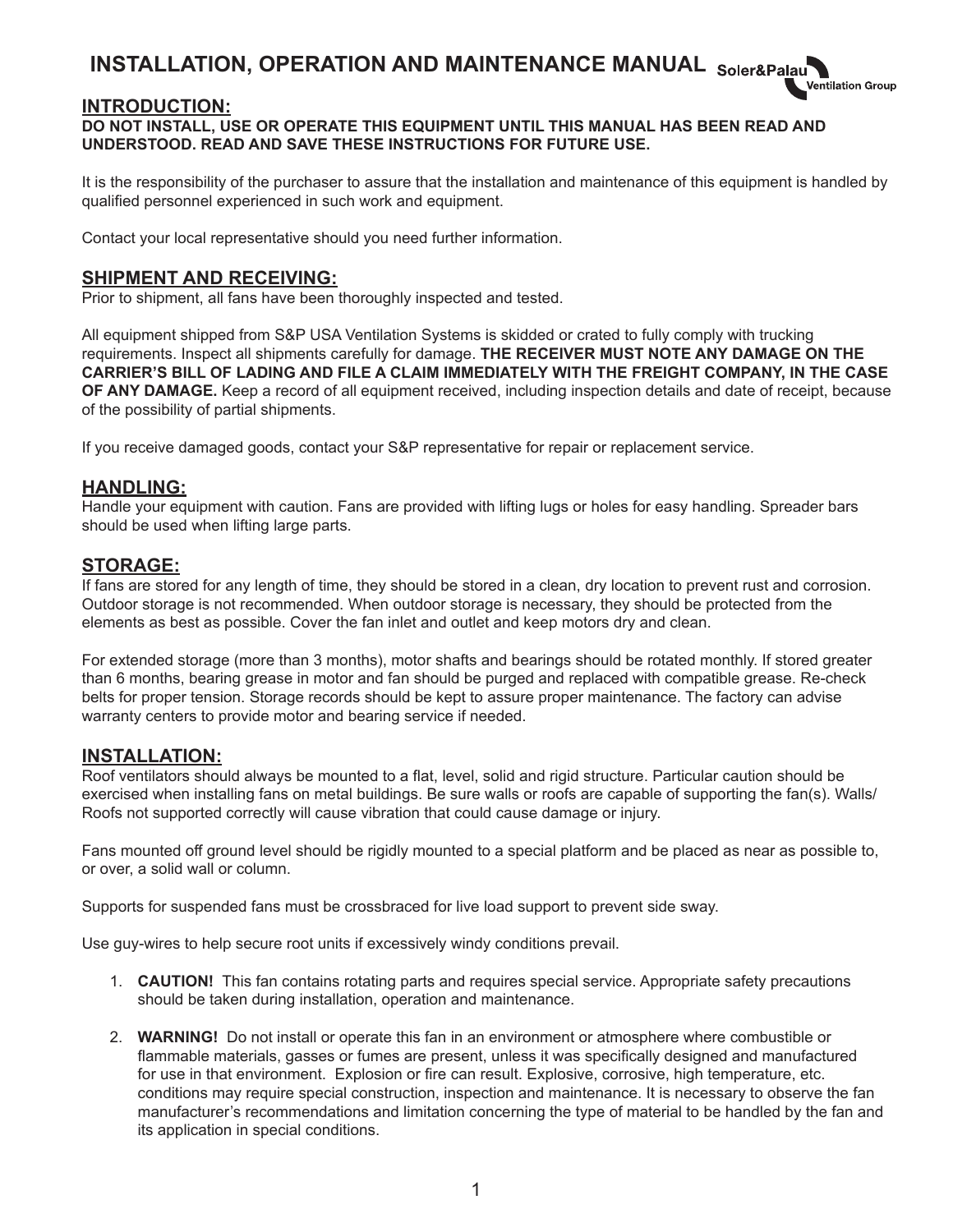3. **CAUTION!** All electrical work must be done in accordance with local and/or national electrical codes as applicable. If you are unfamiliar with methods of installing electrical wiring, secure the services of a qualified electrician.



- 4. **WARNING!** This product must be grounded.
- 5. **DANGER!** Make sure power is turned off and locked in the **OFF** position at the service entrance before installing, wiring or servicing fan.
- 6. **CAUTION!** Before wiring the motor, check the supply voltage against the motor nameplate voltage. High or low voltage can damage the motor and void the motor warranty.
- 7. **WARNING!** Be sure to keep all wiring clear of rotating or moving parts.
- 8. **WARNING!** Before starting the fan, turn the wheel to assure it rotates freely. If needed, adjust the wheel/ shaft/bearing/motor position as required to achieve necessary clearances.
- 9. **CAUTION!** Assure belts are tensioned and aligned properly. (See Maintenance section).
- 10. **WARNING!** Check all setscrews and keys. Tighten as necessary prior to fan startup.
- 11. On roof units, anchor the fan securely.
- 12. Due to the general nature of its applications, the basic air mover is available with protective guards and/or other devices for required operating safety as with most installations of rotating machinery. Before operating the basic unit in any of its applications determine requirements for such guards and/or devices needed for protection against accidental contact with moving parts or against injury to nearby personnel or critical equipment due to accidental rupture of fast moving parts.

#### **START-UP:**

Lock out the power source.

Tighten all bolts and setscrews securely, and check sheave alignment and belt tension. Tighten belts if necessary. **NOTE THAT ALL BOLTS, SETSCREWS AND BELTS SHOULD BE TIGHTENED AFTER TWO DAYS OF INITIAL OPERATION.**

Clearance should be checked all around between the wheel and the housing before starting up. The wheel should not strike the housing.

No initial lubrication is required. Motors have been pre-lubricated by motor manufacturer and fan bearings by S&P.

Arrows to show direction of rotation and airflow are attached to the fan housings.

After the electrical connections are completed, apply just enough power to start the impeller as indicated by the directional arrows on the unit. If the impeller is turning the wrong direction, it will not deliver rated airflow and the motor connections must be altered to correct rotation.

Lock out the power source before the installation of all accessories.

Fan electrical power can now be applied and special attention should be given to determine if motor is working properly. At this time, with air system in full operation, it is well for the electrician to measure the operating amperage of the motor and compare with the nameplate rating to determine that the motor is operating under safe load conditions.

The fan should not need balancing, as it was balanced at the factory to meet stringent vibration levels before shipment. However, there are several things that may cause vibration, such as rough handling in shipment and erection, weak foundations, and alignments.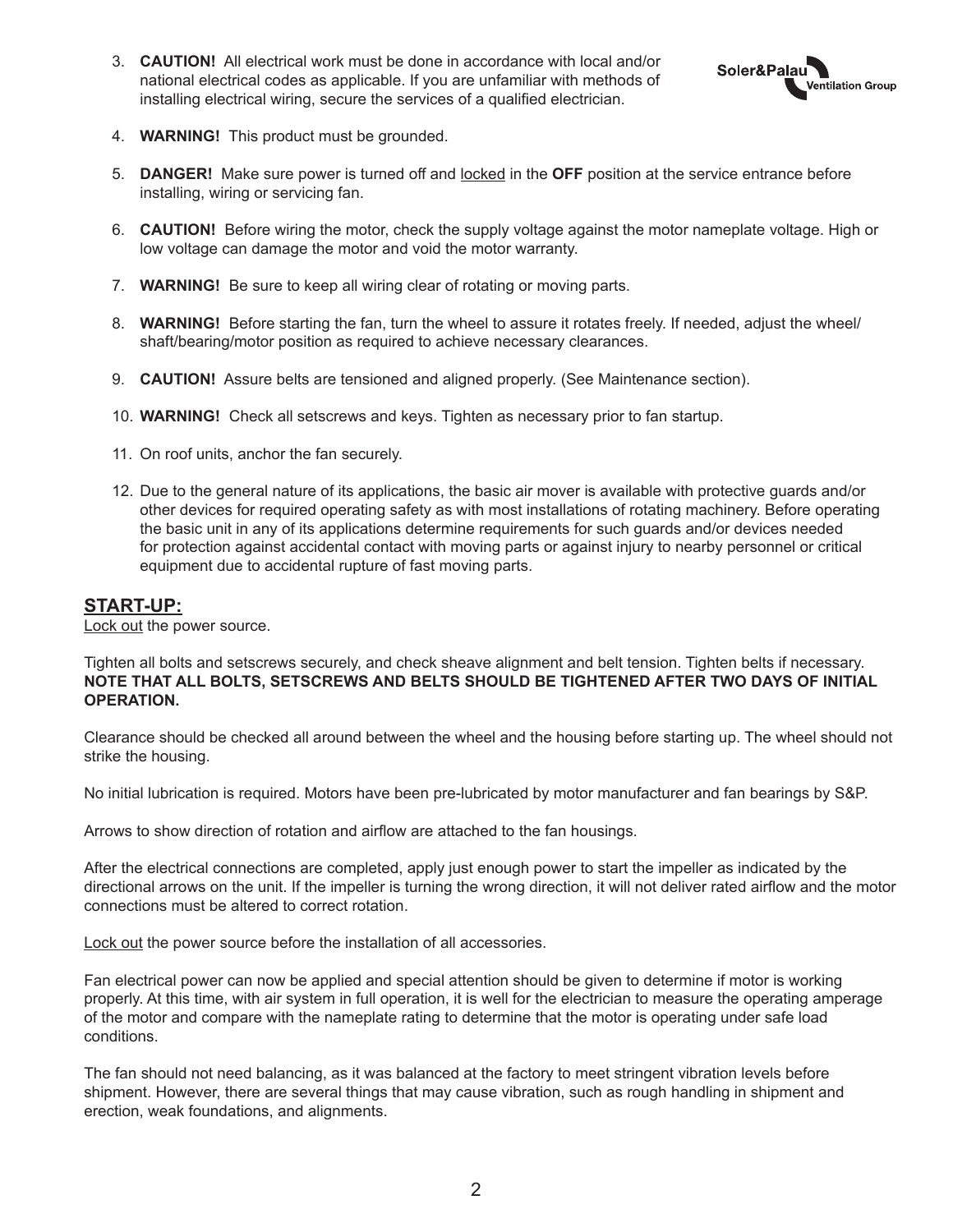#### **MAINTENANCE:**

1. Before performing any maintenance on the fan, be sure power is turned off and locked in the OFF position at the service entrance before servicing the fan.



- 2. Ventilators should be carefully checked at least once a year. For critical or rugged applications, a routine check every two or three months is suggested.
- 3. All motors supplied with S&P USA ventilators carry a one-year warranty from date of shipment. For repairs within the warranty period, the motor must be taken to the motor manufacturer's authorized service dealer. Contact your representative for additional warranty details.
- 4. A periodic motor check should consist of spinning the motor shaft with the power off to be sure the motor turns freely and the bearings run smoothly. The belt on belt driven units should be removed from the motor sheave.
- 5. When removing or installing a belt, do not force the belt over the sheave. Loosen the motor mount so that the belt can be easily slipped over the sheave.
- 6. The belt on belt driven units should be removed and carefully checked for radial cracks, ply separation or irregular wear. A small irregularity in the contact surface of the belt will result in noisy operation. If any of these defects are apparent, the belt should be replaced. Check the sheaves also for chipping, dents or rough surfaces, which could damage the belt.
- 7. The correct belt tension is important. If the belt is too tight it will result in excess bearing pressure on the motor bearings and shaft pillow block and may also overload the motor. If the belt is too loose it will result in slippage, which will quickly burn out belts. A belt should feel "live" when thumped, approximately ¼" belt deflection when subject to finger pressure (3-5 lb.) at midpoint between sheaves.
- 8. The belt alignment should also be checked to be sure the belt is running perpendicular to the rotating shafts. Motor and drive shafts must be parallel. Improper alignments will result in excessive belt wear.
- 9. Check sheave set screws to ensure tightness. Proper keys must be in keyways.
- 10. Do not re-adjust blade pitch or fan RPM. If sheaves are replaced, use only sheaves of identical size and type.
- 11. If unit is to be left idle for an extended period, it is recommended that belts be removed and stored in a cool, dry place to avoid premature belt failure.
- 12. The standard pillow block bearings on belt driven ventilators are factory lubricated and are provided with external grease fittings. Relubrication annually or more frequently, if required, is recommended.
- 13. During the first few months of operation, it is recommended that the setscrews be checked to assure they are tight.
- 14. The rotating wheel requires particular attention in most applications since materials in the air being handled can build up on the blades to cause destructive vibration; and may also corrode and/or erode the blade metal to weaken the structure of the impeller. Regular inspection and corrective action at intervals determined by the severity of each application are essential to good service life.

#### **BEARINGS AND LUBRICATION**

All S&P belt drive bearings are "Air handling", heavy duty, self-aligning ball type and are prelubricated for continuous service.

Selection of the correct bearing grease and greasing intervals depends on several factors. Extreme high or low temptures, dirty or damp surroundings, and vibration exceeding 1 or 2 mils are all things that require more frequent or special greases. For standard service, use a lithium base grease that conforms to NLGI grade 2. Other options are listed in the table on the next page.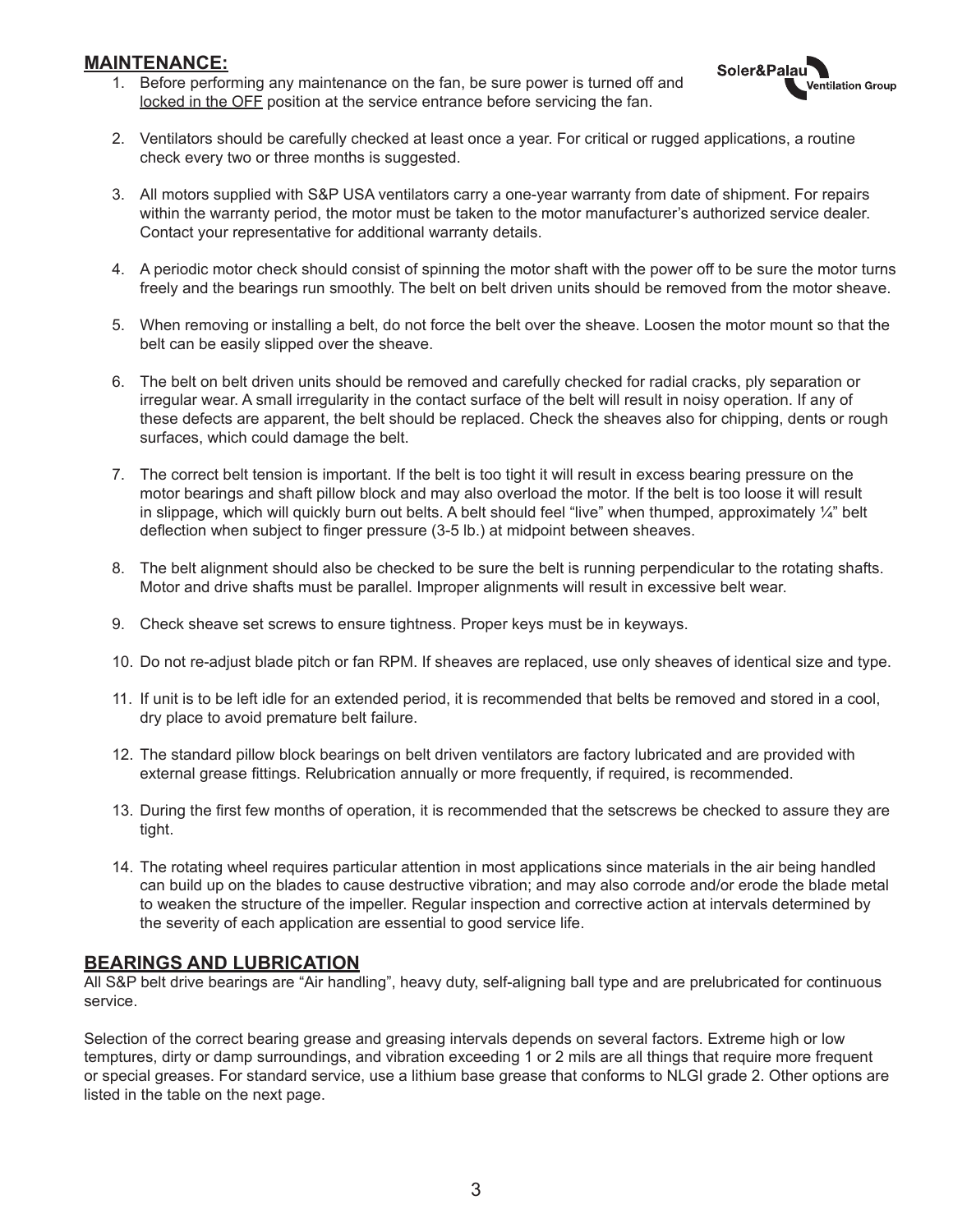|                                   | <b>Recommended operating</b><br>temperature range F<br><b>Thickener</b> | <b>Properties</b> |                 |                           |                 |      |
|-----------------------------------|-------------------------------------------------------------------------|-------------------|-----------------|---------------------------|-----------------|------|
| <b>Manufacturer trade</b><br>name |                                                                         |                   | <b>Base Oil</b> | Water<br><b>Resistant</b> | Viscosity CST @ |      |
|                                   |                                                                         |                   |                 | 40C                       | <b>100C</b>     |      |
| Shell Alvania RL2                 | $-10$ to $+360$                                                         | Lithium           | Mineral         | Yes                       | 98              | 9.4  |
| Shell Alvania RL3                 | 0 to $+230$                                                             | Lithium           | Mineral         | Yes                       | 98              | 9.4  |
| Exxon Ployrex EM                  | $-40$ to $+350$                                                         | Pollyurea         | Mineral         | Yes                       | 115             | 12.2 |
| Chevron SRII #2                   | $-20$ to $+350$                                                         | Pollyurea         | Mineral         | <b>Yes</b>                | 110             | 11   |
| Chevron FM NLGI #2                | $-40$ to $+300$                                                         | Pollyurea         | Mineral         | <b>Yes</b>                | 220             | 18   |
| Krytox 240AC / GPL                | $-30$ to $+550$                                                         | Synthetic         | Synthetic       | Yes                       | 270             | 26   |

Soler&Palau

ntilation Group

*Note: Operating temperature, environment, RPM and load all play a role in selecting the appropriate grease for each application. Experience and field data are the best method of selecting the correct grease.*

When re-lubricating the bearing with a different type of grease.

(Different thickener type and/or base oil type):

- Ideally the old grease should be purged (fill the bearing with the new grease until you can see the new grease purge from the bearing).
- Alternatively you can shorten the re-lubrication interval for the first 3-4 intervals when the grease is changed.

The fan bearings on belt drive units should be greased at regular intervals (see chart below). Avoid the use of a pressure greasing system which tends to fill the bearing chamber completely. Do not over grease. Use 1 or 2 shots with a hand grease gun in most cases. Maximum hand gun rating 40 P.S.I. Rotate bearing during lubrication where good safety practice permits.

|                     | dn Value*        | Environmental<br>conditions | Operating     | <b>Rellubrication Frequency</b> |                      |  |
|---------------------|------------------|-----------------------------|---------------|---------------------------------|----------------------|--|
| <b>Type of Unit</b> |                  |                             | temperature F | <b>Hours</b>                    | <b>Period</b>        |  |
| Standard            | 40,000 and below | Ordinary                    | 5 to 176      | 1500 to 3000                    | 6 to 12 months       |  |
| Standard            | 70,000 and below | Ordinary                    | 5 to 176      | 1000 to 2000                    | 3 to 6 months        |  |
| Standard            | 70,000 and below | Ordinary                    | 176 to 212    | 500 to 700                      | 1 month              |  |
| Heat-resistance     | 70,000 and below | Ordinary                    | 212 to 284    | 300 to 700                      | 1 month              |  |
| Heat-resistance     | 70,000 and below | Ordinary                    | 284 to 338    | 300 to 700                      | 1 month              |  |
| Heat-resistance     | 70,000 and below | Ordinary                    | 338 to 700    | 100                             | 1 week               |  |
| Cold-resistance     | 70,000 and below | Ordinary                    | 76 to 176     | 1000 to 2000                    | 3 to 6 months        |  |
| Standard            | 70,000 and below | <b>Very Dusty</b>           | 5 to 212      | 100 to 500                      | 1 week to 1<br>month |  |
| Standard            | 70,000 and below | Exposed to water            | 5 to 212      | 30 to 100                       | Daily to weekly      |  |

*\* d = inner diameter of bearing (mm)*

 *n = speed in RPM*

Some of the most frequent causes of bearirrg failure are not greasing often enough, using an excessive quantity of grease, using incompatible greases. Excessive vibration, exposure to moisture or excessive dirt can cause internal corrosion and failure.

Long term storage:

If units are to be stored for long periods the bearing should be protected from moisture and dirt. In addition bearings should be rotated once a month. If a unit is stored for longer than 8-12 months without rotation the grease should be purged.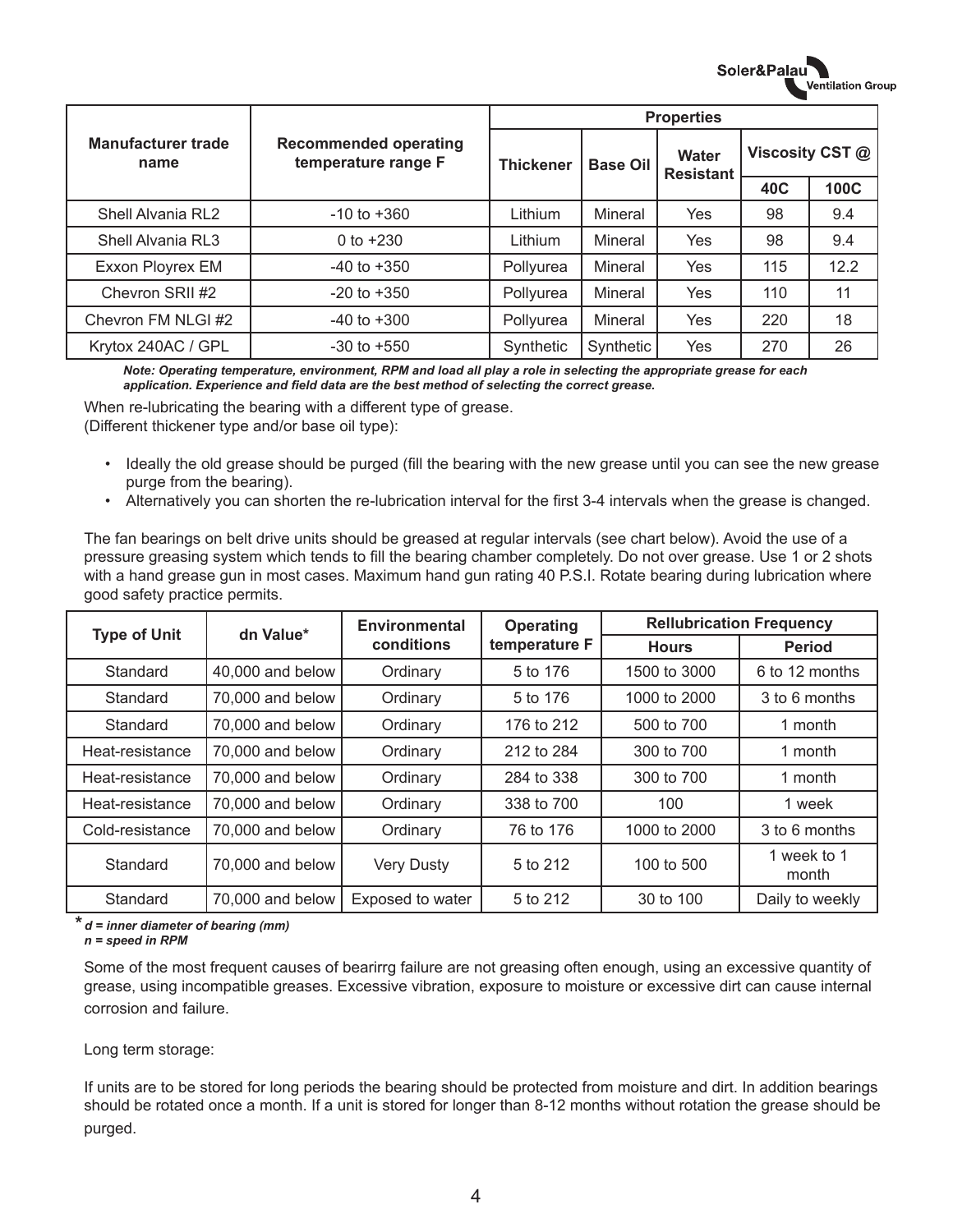#### **BEARING REPLACEMENT:**

Fan bearings on belt drive fans should not need to be replaced for many years if the above recommendations are strictly adhered to. However, use the following procedure when bearing replacement is necessary:



- 1. Gain access to the fan bearings. Remove the bearing cover, if any.
- 2. Loosen the belts by shifting the motor.
- 3. Measure the location of the bearing to the wheel end of the shaft and the bearing spacing.
- 4. Remove the shaft and bearing assembly. Note the position of the bearings' shims (if applicable).
- 5. If a new shaft is supplied, then ignore items #6 through #8.
- 6. Loosen all bearing/shaft setscrews or other locking device.
- 7. Remove bearings (may have to be pressed off the shaft).
- 8. Polish the shaft with fine emery paper (240 Grit or finer) and file the setscrew dimples flat.
- 9. Install new bearings on the shaft, making sure that the collars are together, (i.e., facing each other on the shaft). Lightly seat one setscrew or eccentric locking collar on each bearing to hold in the approximate marked position.
- 10. Mount the shaft/bearing assembly in the fan, with bolts. Do not tighten yet. Just snug up. Loosen the setscrew.
- 11. Center the shaft in the house (both ends) as closely as possible.
- 12. Tighten the bearing mounting bolts.
- 13. Reinstall the lube tubes (if applicable).
- 14. Install bearing cover, fan wheel, and belts, and adjust the motor to get proper belt tension. Also, make sure that the sheaves are properly aligned.

#### **V-BELTS:**

V-belts on S&P belt drive fans are oil, heat and static resistant type, and oversized for continuous duty. With proper installation and maintenance, years of operating efficiency can be added to the life span of the V-belt drive.

The condition of V-belts and the amount of belt tension should be checked prior to start-up. When it becomes necessary to adjust belt tension, do not over-tighten as bearing damage will occur. Recommended belt tension should permit 1/64" per inch of span deflection of the belt on each side of the belt measured half-way between the pulley centerline. Extreme care must be exercised when adjusting V-belt as not to misalign the pulleys. Any misalignment will cause a sharp reduction in belt life and will also produce squeaky, annoying noises. On units equipped with 2 or 3 groove pulleys, adjustments must be made so that there is equal tension on all belts.

- 1. Where tensioning rods are not provided, adjustment is easily obtained by loosening and adjusting one side of the motor bracket at a time.
- 2. Always loosen tension adjustment enough to place belts on sheaves without running belts over the edge of either sheave. A new belt may be seriously damaged internally by careless handling.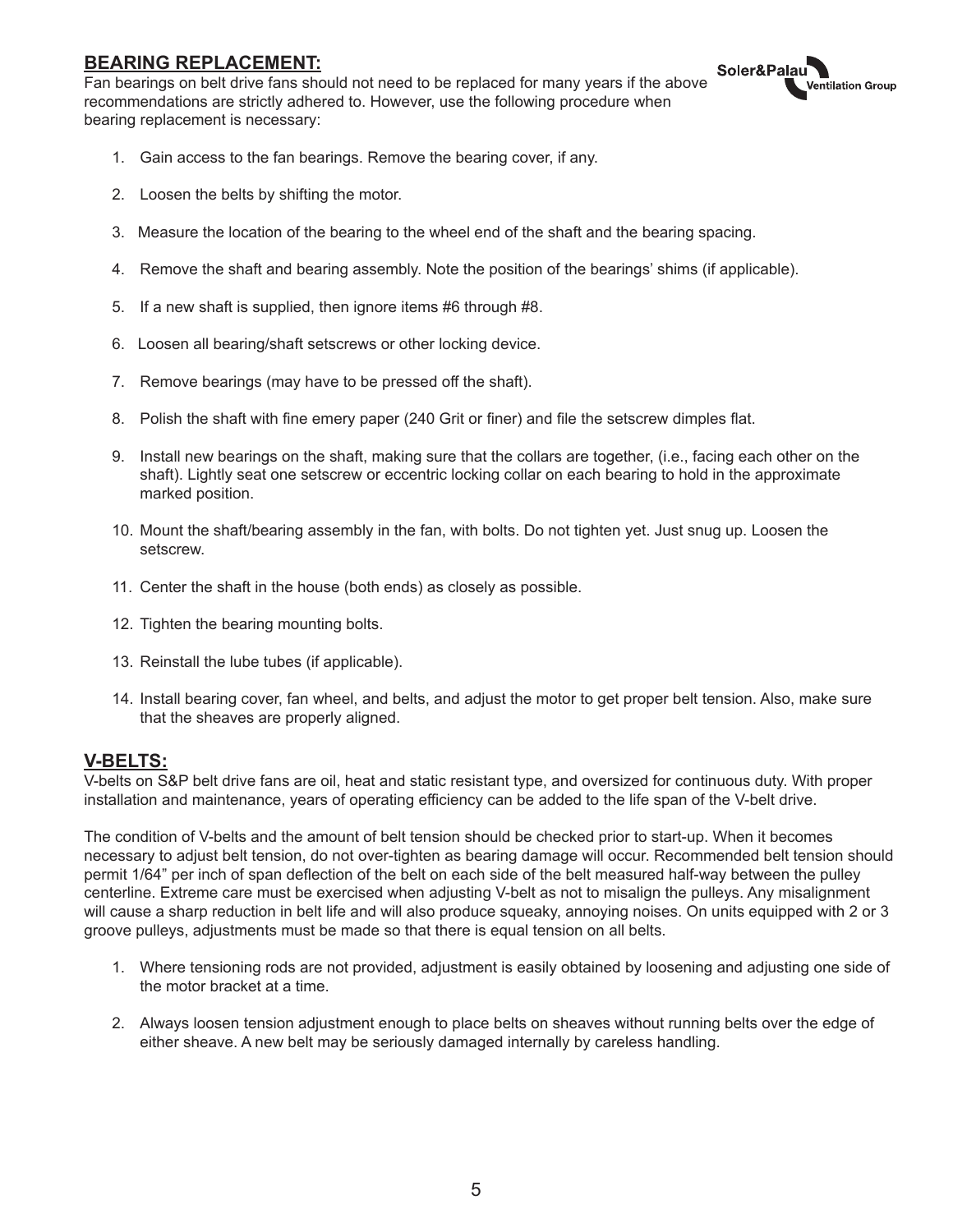**WARNING:** Whenever belts are removed or installed, never force belts over pulleys without loosening motor first to relieve belt tension. The fan has been checked at the factory prior to shipment for mechanical noises. If mechanical noise should develop, some suggestions are offered as a guide to remedy the cause:

**Ventilation Group** 

- 1. Check rotating members for adequate clearance.
- 2. Check proper belt tension and pulley alignment.
- 3. Check installation and anchoring
- 4. Check fan bearings



#### **MOTORS:**

The fundamental principle of electrical maintenance is **KEEP THE MOTOR CLEAN AND DRY**. This requires periodic inspection of the motor. The frequency depends upon type of motor and the service.

We recommend periodic checks of voltage, frequency, and current of a motor while in operation. Such checks assure the correctness of frequency and voltage applied to the motor, and yield an indication of the fan load. Comparison of this data with previous data will give an indication of the fan performance. Any serious deviations should be investigated and corrected.

Fractional motors usually have prelubricated sealed bearings with no grease fittings and are lubricated for life.

Lubricate integral horsepower motors per the motor manufacturer's recommendations. Lubrication frequency depends on the motor horsepower, speed, and service. Use compatible greases.

- 1. All motors carry a one (1) year warranty from date of shipment. For repairs within the warranty period, the motor must be taken to the motor manufacturer's authorized service dealer. Contact your representative for additional warranty details.
- 2. A periodic motor check should consist of spinning the motor shaft with the power off to be sure the motor turns freely and bearings run smoothly. The belt on belt driven units should be removed from the motor pulley.

RECOMMENDED MOTOR BEARING GREASES AND SUGGESTED REGREASING INTERVALS

| <b>INTERVAL</b>         | <b>TYPES OF SERVICE</b>                                                                                  |
|-------------------------|----------------------------------------------------------------------------------------------------------|
| $1 - 2$<br><b>YEARS</b> | INFREQUENT OPERATION OR LIGHT DUTY IN CLEAN ATMOSPHERE                                                   |
| 1 YEAR                  | 8-16 HRS/DAY IN CLEAN, RELATIVELY DRY ATMOSPHERE                                                         |
| 6 MONTHS                | 12-24 HRS/DAY, HEAVY DUTY, OR IF MOISTURE IS PRESENT                                                     |
| 3 MONTHS                | HEAVY DUTY IN DIRTY, DUSTY LOCATIONS: HIGH AMBIENT TEMPERATURES: MOISTURE LADEN<br>ATMOSPHERE: VIBRATION |

Example:

| <b>MANUFACTURER</b>       | <b>GREASE (NLGI No. 2)</b> |
|---------------------------|----------------------------|
| <b>US Electric Motors</b> | Grease No. 83343           |
| Chevron USA Inc.          | Grease SRI Grease No. 2    |
| Mobile Oil Corp.          | Mobilux 2                  |
| Texaco, Inc.              | Premium BRB No. 2          |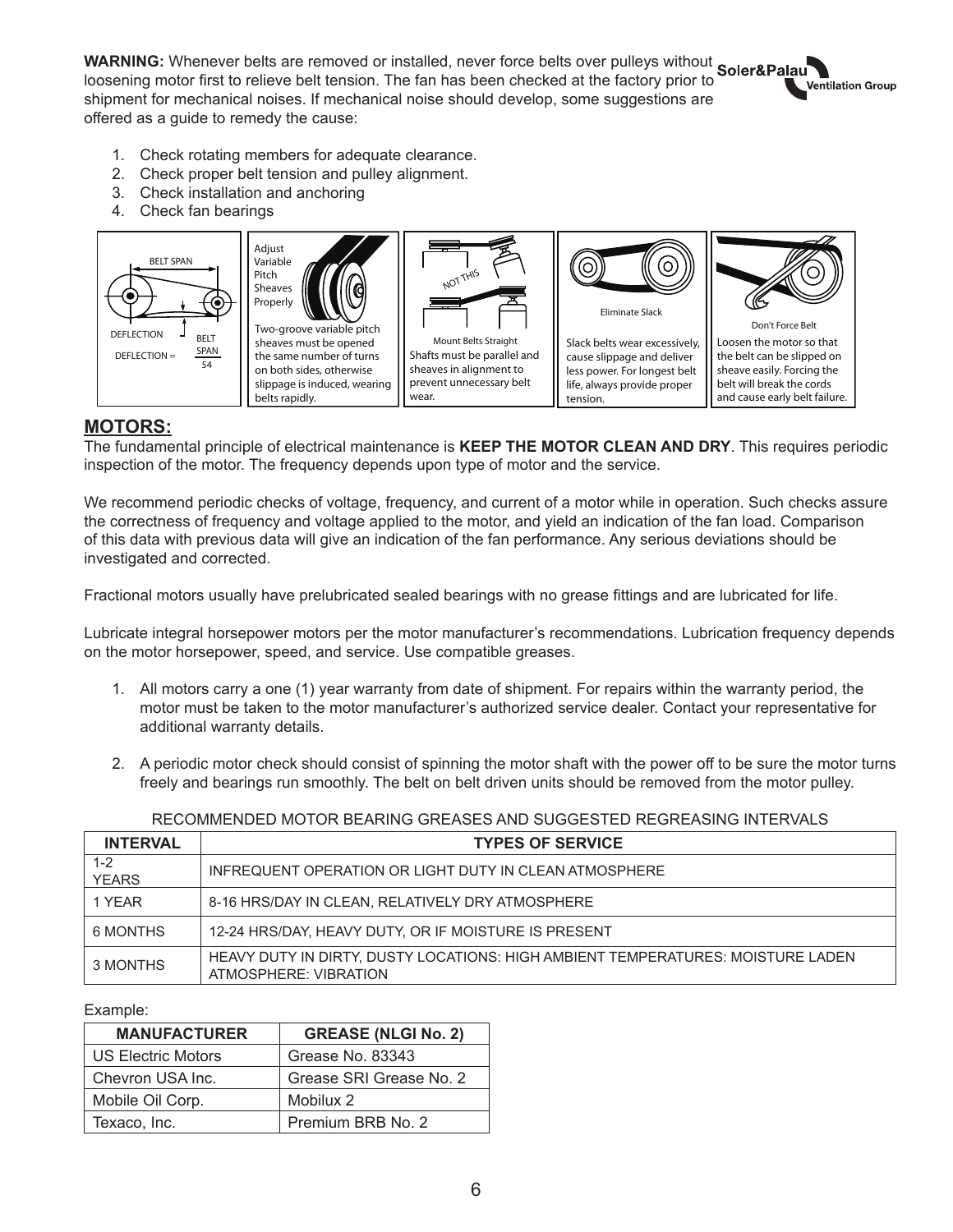#### **CAUTION**

Greases by different soap bases (lithium, sodium, etc.) may not be compatible when mixed. Prevent such intermixing by completely purging the bearing of old greases.

Note: Use regreasing intervals and grease as noted in tables, unless a lubrication plate on the motor indicates otherwise. Refer to motor lubrication plate for specific type and/or grade of lubricant to be used.

#### **REPAIR PARTS:**

- 1. Belts use only belts of the same type and size furnished.
- 2. Bearings replacement adapter bearing units are available from trade channels for installation in pillow block housings when required.

**Intilation Group** 

- 3. Fan Blades Repair of individual fan blades and wheel assemblies is not recommended. Contact factory with blade size, number of blades, bore size, motor HP, air flow direction, rotation, fan RPM or sheave sizes and any order/tag information that is available for replacement.
- 4. Misc. Parts Not available from local trade channels should be returned for repair or replacement. Be sure to obtain return tags or authorization before shipment.
- 5. Electric Motors Repair or replacement of motors is normally performed by a repair station authorized by the manufacturer. Contact your representative or the factory for locations nearest to you. **DO NOT** ship motor to the factory without specific authorization.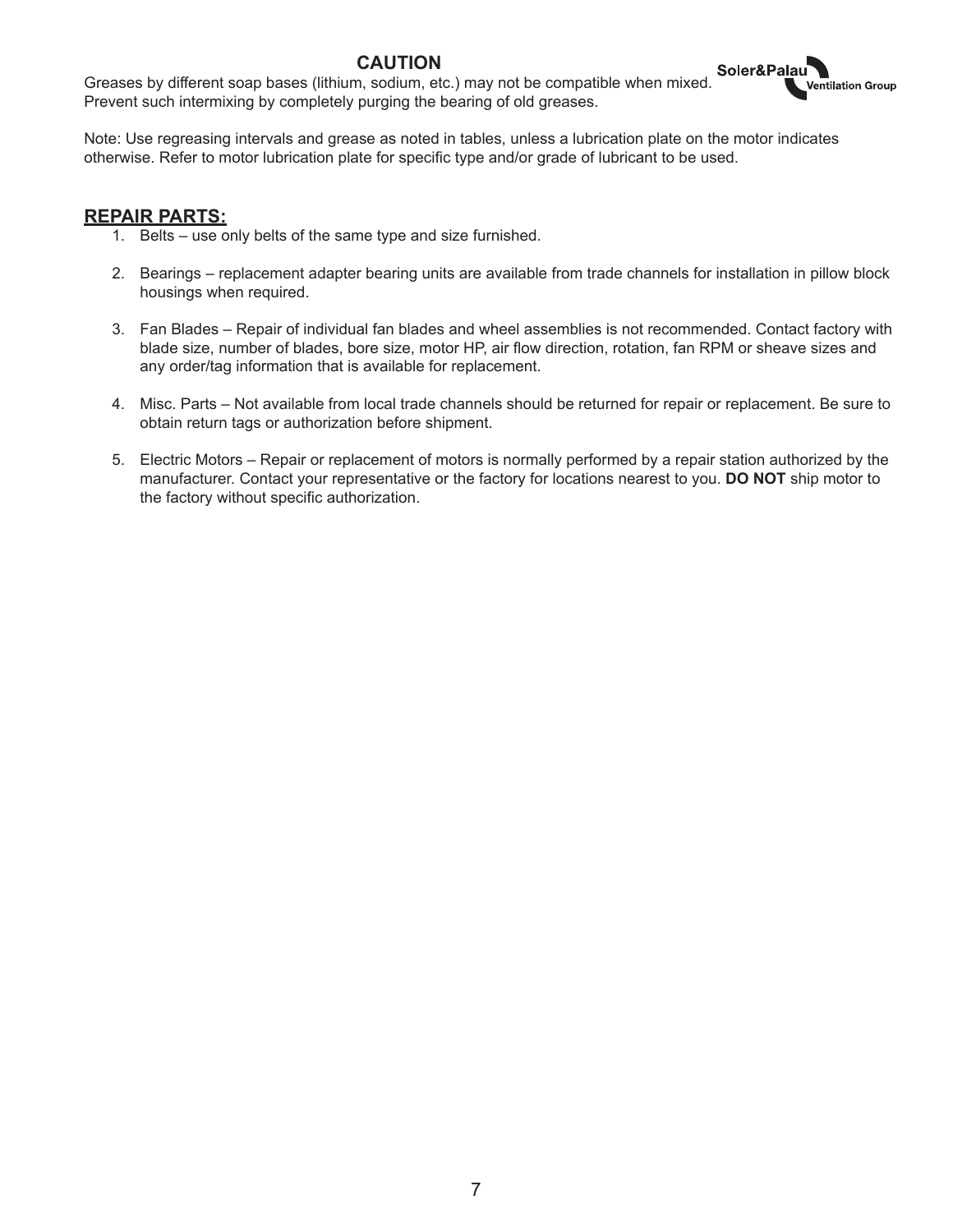## **FAN TROUBLE-SHOOTING CHART**

Soler&Palau

| <b>PROBLEM</b>              | <b>POSSIBLE CAUSES</b>                                                                                                                                                                                                                                                                                                                                                                                                                                                                                                                                                                                          |
|-----------------------------|-----------------------------------------------------------------------------------------------------------------------------------------------------------------------------------------------------------------------------------------------------------------------------------------------------------------------------------------------------------------------------------------------------------------------------------------------------------------------------------------------------------------------------------------------------------------------------------------------------------------|
| <b>Excessive Vibration</b>  | Impeller, wheel or sheaves loose on shaft<br>Belts loose or too tight<br>Out of balance impeller<br>Excessive buildup of dirt/dust on impeller<br>Bent shaft<br>Weak mounting base for fan<br>Fan mounting bolts loose<br>Loose or worn bearings<br>Bearing or drive misalignment<br>Mismatched belts<br>Structures not crossbraced (wall fans)<br>Curb not flat and level                                                                                                                                                                                                                                      |
| <b>Excessive Horsepower</b> | Static pressure higher than design<br>Wheel or impeller rotating in wrong direction<br>Fan speed higher than design                                                                                                                                                                                                                                                                                                                                                                                                                                                                                             |
| <b>Too Little Air</b>       | Restricted fan inlet or outlet<br>Filters are dirty or clogged<br>Wheel rotating in the wrong direction<br>System is more restrictive (more static pressure) than expected<br>Fan speed lower than design<br>Inlet or Outlet screens clogged                                                                                                                                                                                                                                                                                                                                                                    |
| Too Much Air                | Filters not in place<br>Fan speed higher than design<br>System is less restrictive (less static pressure) than expected                                                                                                                                                                                                                                                                                                                                                                                                                                                                                         |
| Fan Does Not Operate        | Wrong voltage<br>Electricity turned off or note wired properly<br>Loose pulleys<br><b>Blown fuses</b><br>Overload protector has broken circuit<br><b>Broken belts</b>                                                                                                                                                                                                                                                                                                                                                                                                                                           |
| <b>Excessive Noise</b>      | Wheel or sheaves loose<br>Bearing or drive misalignment<br>Accumulation of material on fan wheel<br>Worn or corroded impeller<br>Wheel out of balance<br>Wheel hitting housing<br>Bent shaft<br>Defective or bad bearings<br>Bearings need lubrication<br>Loose bearing bolts<br>Loose or worn bearings<br>Mismatched belts<br>Belts too loose or too tight<br>Belts oily or dirty<br>Belts worn<br>Loose fan mounting bolts<br>Rattle of components in high velocity airstream<br>Electrical noise<br>Noise from high velocity air system<br>Vibrating parts not isolated from building<br>Vibrating duct work |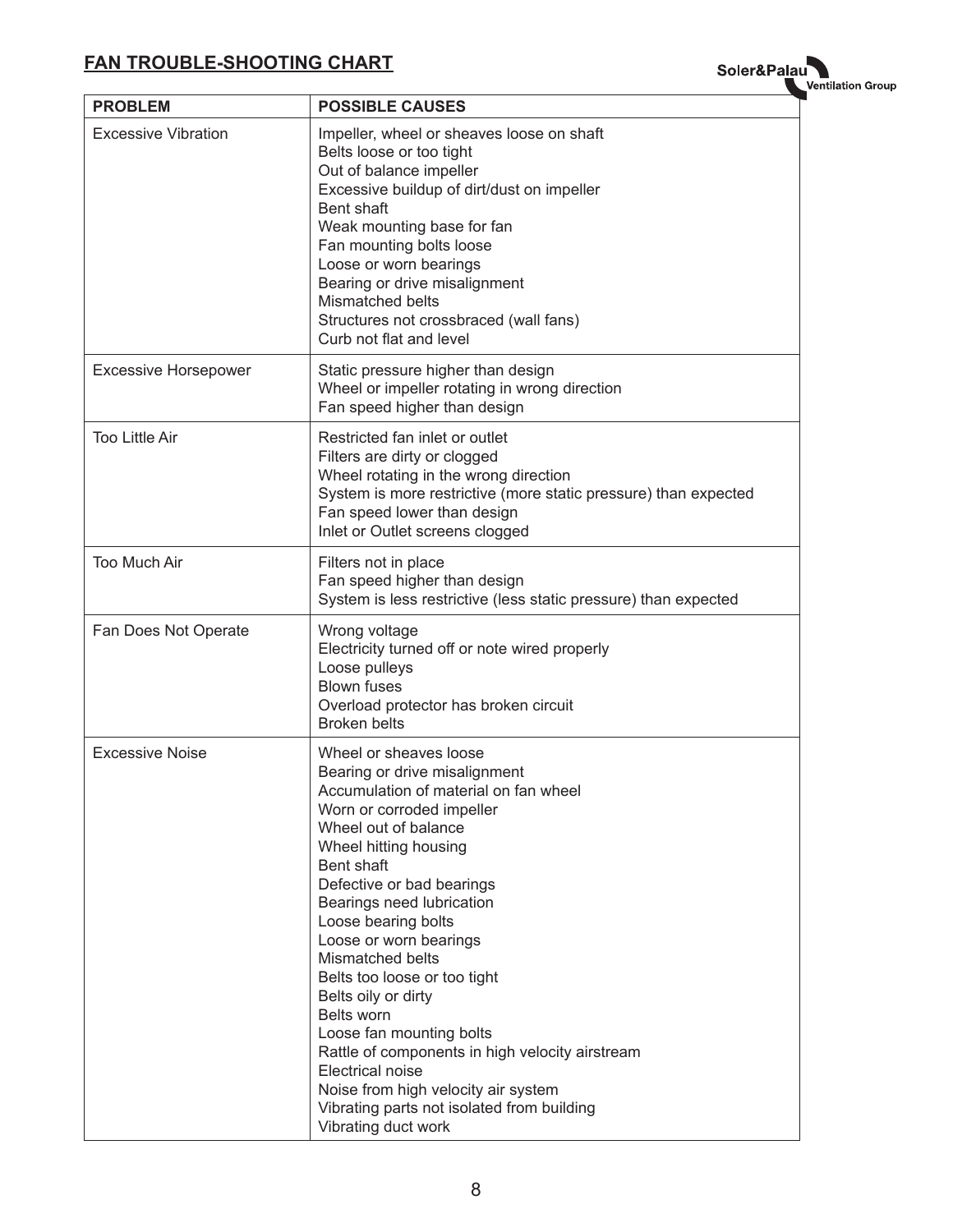#### **WARRANTY:**

S&P USA warrants this equipment to be free from defects in material and workmanship for five (5) year from date of shipment. Any units or parts which prove to be defective and are reported



during the warranty period will be replaced at our option when returned to our factory, transportation prepaid. Deterioration or wear by heat, abrasive action, chemicals, improper installation or operation or lack of normal maintenance shall not constitute defects, and are not covered by warranty.

The motor is warranted by the motor manufacturer for one year. If the motor becomes defective in the warranty period, it should be taken to the nearest authorized motor service station. If this is not done, the motor manufacturer will not warrant the motor. Call the factory for instructions if authorized service station is not known.

S&P USA will not be responsible for any installation, removal or re-installation costs or any consequential damage resulting in failure to meet conditions of any warranty.

#### **LIMITATION OF WARRANTY AND LIABILITY**

This warranty does not apply to any such S&P product or parts which have failed as a result of faulty installation or abuse, or incorrect electrical connections or alterations, made by others, or use under abnormal operating conditions or misapplication of the products and parts.

S&P USA will not approve for payment any repairs made outside the factory without prior written consent of its Jacksonville, Florida office.

The foregoing shall constitute our sole and exclusive warranty and our sole and exclusive liability and is in lieu of all other warranties, whether written, oral, implied or statutory. There are no warranties which extend beyond the description of the page hereof. Seller does not warrant that said goods and articles are of merchantable quality or that they are fit for any particular purpose. The liability of seller on any claim of any kind, including negligence, for any loss or damage arising out of or connected with, or resulting from the sale and purchase of the products and parts covered by this proposal, acknowledgement, order or from the performance or breach of any contract pertaining to such sale or purchase, or from the design, manufacture, sale, delivery, resale, installation, technical direction of installation, inspection, repair, operation or use of any products or parts covered by this proposal, acknowledgement, order or furnished by seller shall, in no case exceed the price allocable to the products or parts thereof which give rise to the claim and shall terminate one (1) year after the shipment of said products and parts.

In no event, whether as a result of breach of contract, or warranty or alleged negligence, defects, incorrect advice or other causes, shall seller be liable for special or consequential damages, including, but not limited to, loss of profits or revenue, loss of use of the equipment or any associated equipment, cost of capital, cost of substitute equipment, facilities or services, down time costs, or claims of customers of the purchaser for such damages. S&P USA neither assumes nor authorizes any persons to assume for it any other liability in connection with the sale of its fan products and parts. Some states do not allow the exclusion or limitation of incidental or consequential damages, so all of the above limitations or exclusions may not apply to you.

#### **SAFETY ACCESSORIES WARNING:**

The responsibility for providing safety accessories for equipment supplied by S&P USA is that of the installer and user of this equipment. S&P USA sells its equipment with and without safety accessories, and accordingly it can supply such safety accessories upon receipt of order.

The user, in making its determination as to the appropriate safety accessories to be installed and any warning notices, should consider (1) the location of the installation, (2) the accessibility of employees and other persons to this equipment, (3) any adjacent equipment, (4) applicable building codes, and (5) requirements of the Federal Occupational Safety and Health Act.

Users and installers of this equipment should read "RECOMMENDED SAFETY PRACTICES FOR AIR MOVING DEVICES" which is published by Air Movement and Control Association, 30 West University Drive, Arlington Heights, Illinois 60004.